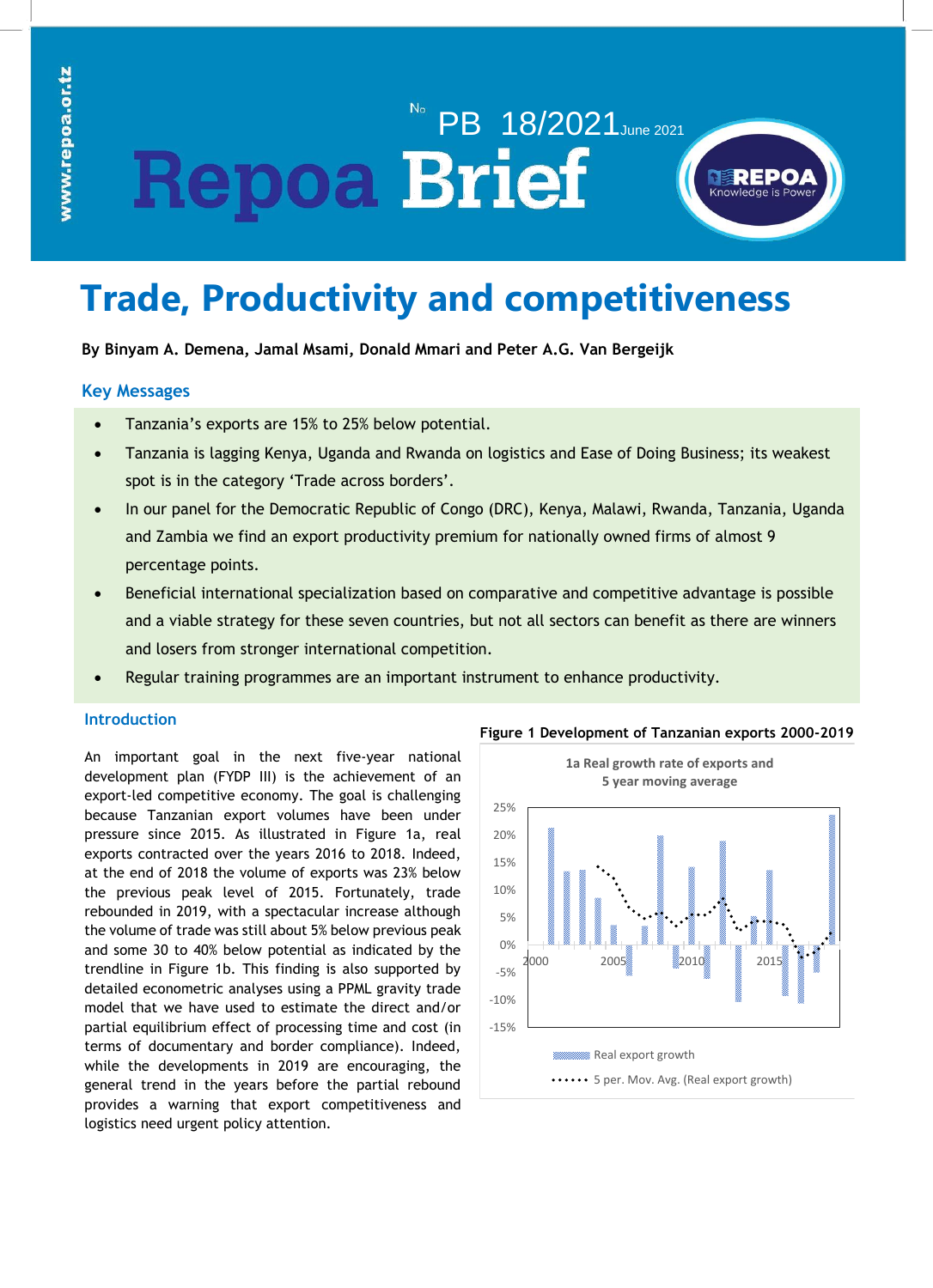

**----** trend based on 2000-2015, inclusive

Source: calculations based on World Bank, *World Development Indicators*

mererore, the pency since and as assessing the trace opment and comp assessing the productivity of its firms against the background of further integration into the East African Community (EAC). The note addresses both the export premium of an internationalization strategy, the opportunities for specialization within the EAC and the impact of the challenges that currently are hindering trade competitiveness. Therefore, this policy brief aims at assessing the trade

Finally, the brief provides recommendations on how to enhance trade competitiveness and remove policy bottlenecks in order to reap the significant trade potential. This brief is based on econometric research, literature review and informed by many sources including also becaus background interviews, field research, government <sub>economi</sub> reports, academic papers as well as non-governmental reports.

#### **Policy and Competitiveness**

Figure 2 provides a spider web diagram for five factors often associated with export performance: trade policy and institutions, logistics, diversification and business climate and 'Trade across borders' that measures time and costs of border procedures. The further away from the center of the spiderweb the better a country's performance. Tanzania is lagging Kenya, Uganda and Rwanda on most components; its weakest spot is in the category 'Trade across borders'. Indeed, a recent REPOA policy brief (Msafiri 2021) concludes: 'Despite numerous efforts taken by the government of Tanzania in enhancing port efficiency, port operations are still hindered by prolonged dwell time of local containers handled by TPA, prolonged dwell time of transit containers handled by TICTS and TPA'. Policy is of course very important, but even when policies are perfect, domestic firms may not be able to benefit from international trade. Therefore, the findings reported in Figures 1 and 2 need to be complemented with a comparative analysis of firm level productivity in Tanzania and its major regional trading partners.

**Figure 2 Spiderweb diagram of main policy determinants of export performance**



Source: World Bank World Development Indicators and Ease of Doing Business

#### **Firm level analysis: Export premium and productivity heatmap**

A key driver of international competitiveness is the productivity of the private sector. Productivity increases are not only important because such improvements are crucial for the success of an export-oriented growth strategy, but also because of the relationship between productivity and economic development. The basis for the analysis is a detailed econometric analysis (Demena et al., 2021) that uses panel data from seven major trading countries that are part of the tripartite free trade area of COMESA-EAC-SADC. The seven countries are the Democratic Republic of Congo (DRC), Kenya, Malawi, Rwanda, Tanzania, Uganda and Zambia. The panel covers the period 2013–2014 and consists of firm-level information for 4,488 observations. We first focus on the issue of the benefits of internationalization at the firm level for the panel as a whole, and then deal with the issue of sector level competitiveness in relation to international specialization on the basis of comparative advantage and the issue of winners and losers from trade liberalization and further economic integration of the EAC.

### **Export premium**

We first make corrections for industry structure and calculate normalized productivity levels. Using export and ownership dimensions, we identify four types of firms in Figure 3: National Domestic (locally-owned non-exporters), National Exporters (locally-owned exporters), Foreign Domestic (foreign-owned non-exporters) and Foreign Exporters (foreign-owned exporters). Figure 3 allows us to compare the difference in normalized productivity for these four types of firms: for example, for nationally-owned firms the export premium is almost 9 percentage points.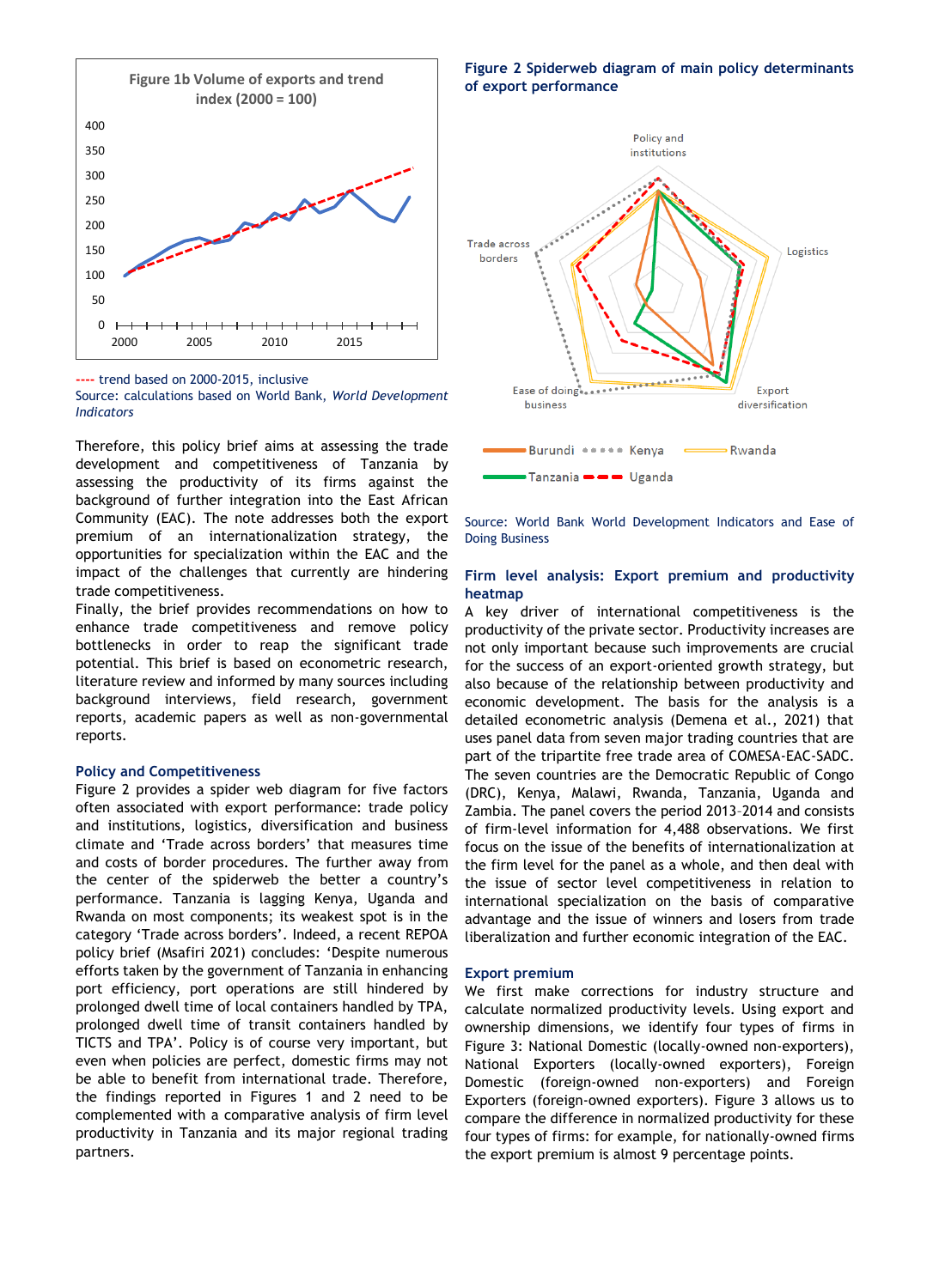

## **Figure 3 Normalized productivity levels by exporter status and ownership**

We also analyzed these data in more detail distinguishing between manufacturing and services and always find a clear export productivity premium for national manufacturing firms and service sectors. We also find a clear foreign-ownership productivity premium for both non-exporting and exporting firms in manufacturing sectors, but not so in the services sectors. Moreover, we find that firm-level productivity increases when firms are larger and when they engage in regular training programmes. In the services sector, these effects are always smaller and only significant for medium-sized firms.

In order to compare the productivity of the countries we developed a productivity heat map (Figure 4) where green indicates a relatively high and red a relatively low productivity level. The comparison can be made horizontally across countries and additionally we can vertically compare the productivity of a sector across countries. For example, for food, we see that firm-level productivity in Rwanda, Uganda and Zambia is higher that in Kenya, Malawi, Tanzania and especially DRC. We can also look vertically and see what sectors are strong within a country. For example, chemicals are red for Tanzania, indicating weakness in terms of productivity both within Tanzania and compared to the other countries.

|                            | Tanzania DRC | Kenya | Malawi | Rwanda | Uganda Zambia |  |
|----------------------------|--------------|-------|--------|--------|---------------|--|
| Food                       |              |       |        |        |               |  |
| Textile                    |              |       |        | n.a.   |               |  |
| Garment                    |              |       |        | n.a.   |               |  |
| Wood                       |              |       |        |        |               |  |
| Publishing, media          |              |       |        |        |               |  |
| Chemicals                  |              |       |        |        |               |  |
| Non-Metallic               |              |       |        |        |               |  |
| <b>Fabricated Metal</b>    |              |       |        |        |               |  |
| Furniture                  |              |       |        |        |               |  |
| <b>Other Manufacturing</b> |              |       |        |        |               |  |
| Avg. Manufacturing         |              |       |        |        |               |  |
| Retail                     |              |       |        |        |               |  |
| Hotel and restaurants      |              |       |        |        |               |  |
| Wholesale                  |              |       |        |        |               |  |
| Transport & communication  |              |       |        |        |               |  |
| Services of motor          |              |       |        |        |               |  |
| vehicles                   |              |       |        |        |               |  |
| <b>Other Services</b>      |              |       |        |        |               |  |
| <b>Average Services</b>    |              |       |        |        |               |  |

# **Figure 4 productivity heat map**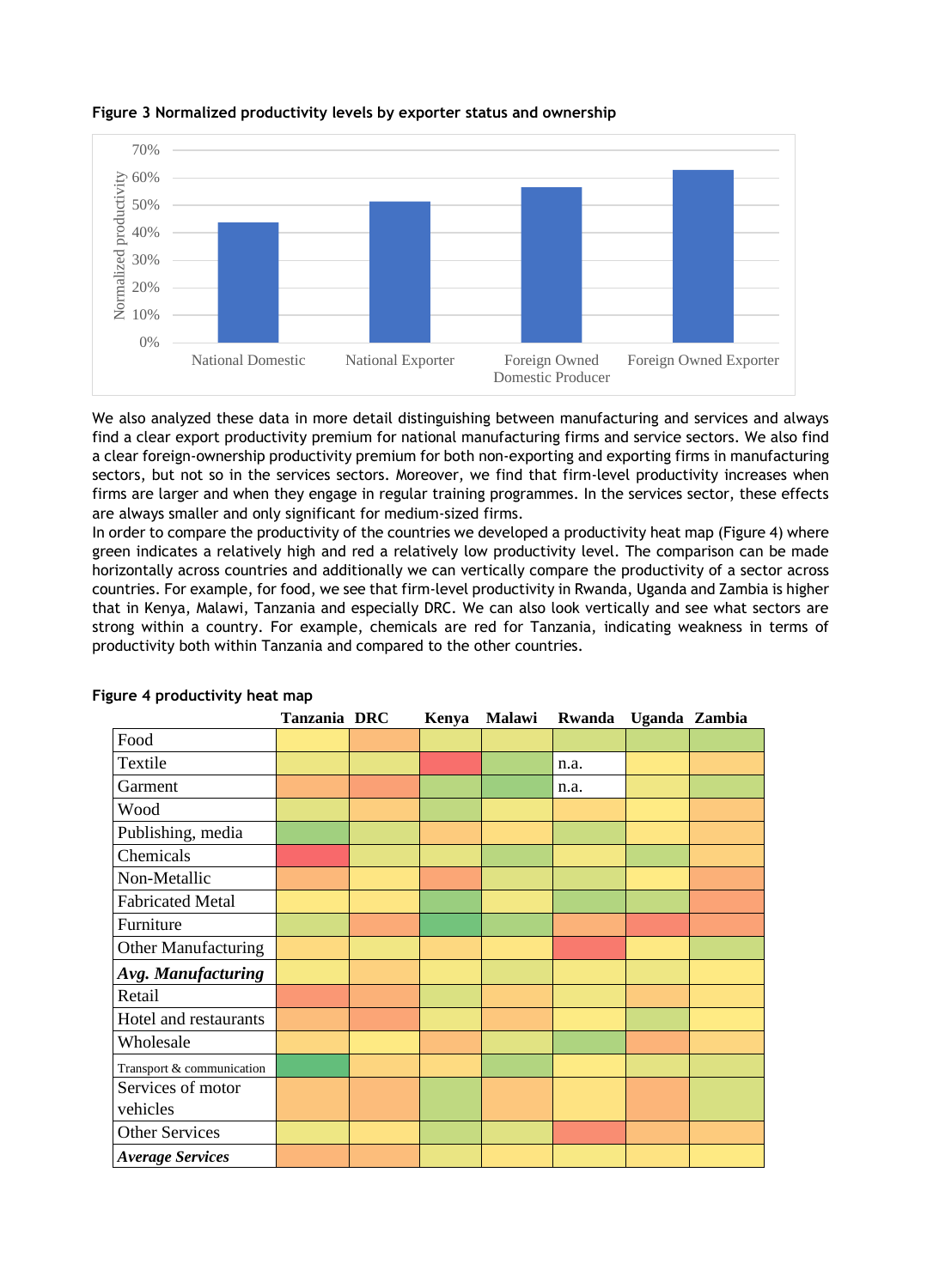It is important to note that due to data limitations this is a snapshot only and the snapshot is somewhat dated (2014 is the most recent year for which we have observations) and somewhat unsharp because we look at comprehensive aggregates that may hide underlying heterogeneity and because the sample size at the country level is relatively small. Therefore, the heatmap needs to be interpreted with caution. This being said, two robust and important conclusions emerge. First, the heatmap shows that beneficial international specialization on the basis of comparative and competitive advantage is possible when these countries get more integrated economically because of the different patterns of strong and weak sectors horizontally. Second, we find for all countries that there are winners and losers from stronger international competition. As discussed earlier the heatmap only gives an indication where sectors were in 2014, so the heatmap cannot be used to set policy priorities without

a detailed evaluation of current conditions on the ground. Still, the message is clear: not all sectors can benefit if (not tariff) barriers to international trade are reduced. Productivity in general depends on the health of the private sector and therefore productivity is to a large extent determined by a country's business environment. Figure 5a focuses on one of the key determinants of the efficacy of international trade – that is the ease of trading across borders. The vertical axis reports index numbers for median normalized productivity by country. Focusing on EAC countries we observe that productivity levels in Rwanda, Uganda and Kenya exceed Tanzania by 7%, 9% and 13%, respectively. The horizontal axis reports the World Bank ranking for trade across borders. When we move down the ranking, we observe that productivity also decreases. Figure 5b by way of illustration reports one of the components of the Word Bank's Ease of Doing Business ranking, namely the hours required for submitting export documents and their review by the authorities.

#### **Figure 5 Productivity, trade across borders and recent improvements of time to export**

120 140







Tanzania already made progress between 2014 and 2019, as illustrated in Figure 5b, but the improvement was not sufficient in view of the reductions by Rwanda and Uganda, while the difference with Kenya remains a very important hurdle and a reason why trade is redirected via Mombasa or Nairobi in Kenya. Tanzanian exporters and importers have to deal with (too) many ministries and regulators. Government taxes and regulates activities that it wants to encourage, and the resulting policy incoherence reflect that the costs of taxation and regulation are not appropriately recognized. This provides a double challenge for policy makers because (a) competitiveness of value chains needs to be improved and (b) institutional and regulatory bottlenecks for international trade must be addressed as well.

#### **Policy recommendations**

This note clarifies that a significant trade potential in the order of magnitude of fifteen to twenty five precent exists for Tanzania, but also that a major policy challenge needs to be addressed as the business climate needs to be strengthened and bottlenecks in logistics and in particular of the major trading hubs need to be solved. Our analysis finds that regular training programmes can offer support for this process as these enhance productivity both for exporters and non-exporters.

Our analysis cautions that the process towards an exportled competitive economy will not be a free lunch and that next to winners there will also be sectors that will lose from trade liberalization, trade integration and international competitiveness.